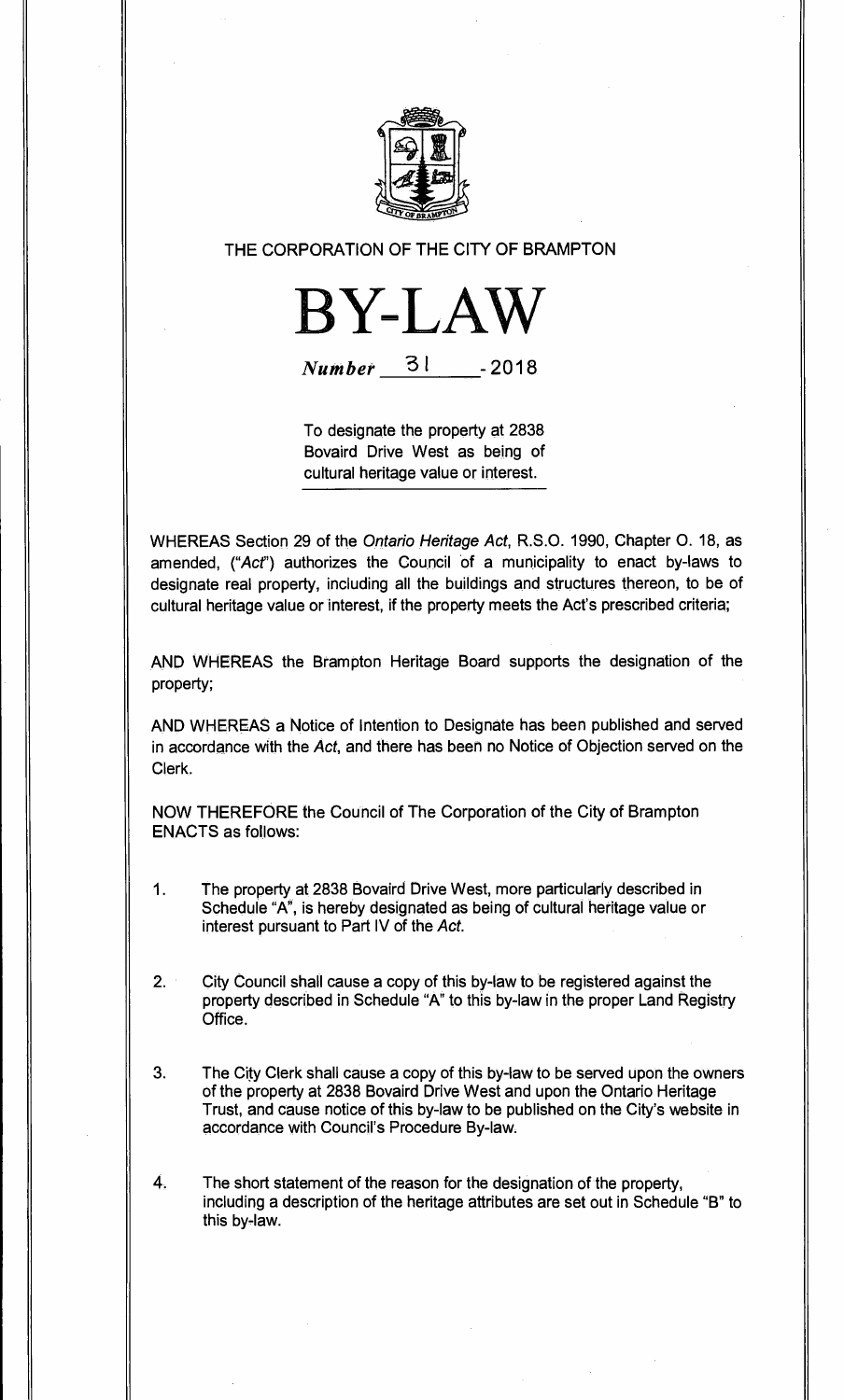**ENACTED and PASSED this 21st day of February, 2018.** 

Approved as to form. 2018/Feb/21 Nupur Kotecha Approved as to content. 2018/Feb/16 David Waters

 $\mathbf{r}$ 

 $\sim$ 

Mayor **E**  $1.141$ ينذ

 $\frac{1}{2}$ 

**Peter Fay, City Clerk** 

 $\hat{\mathcal{L}}$ 

 $\bar{\beta}$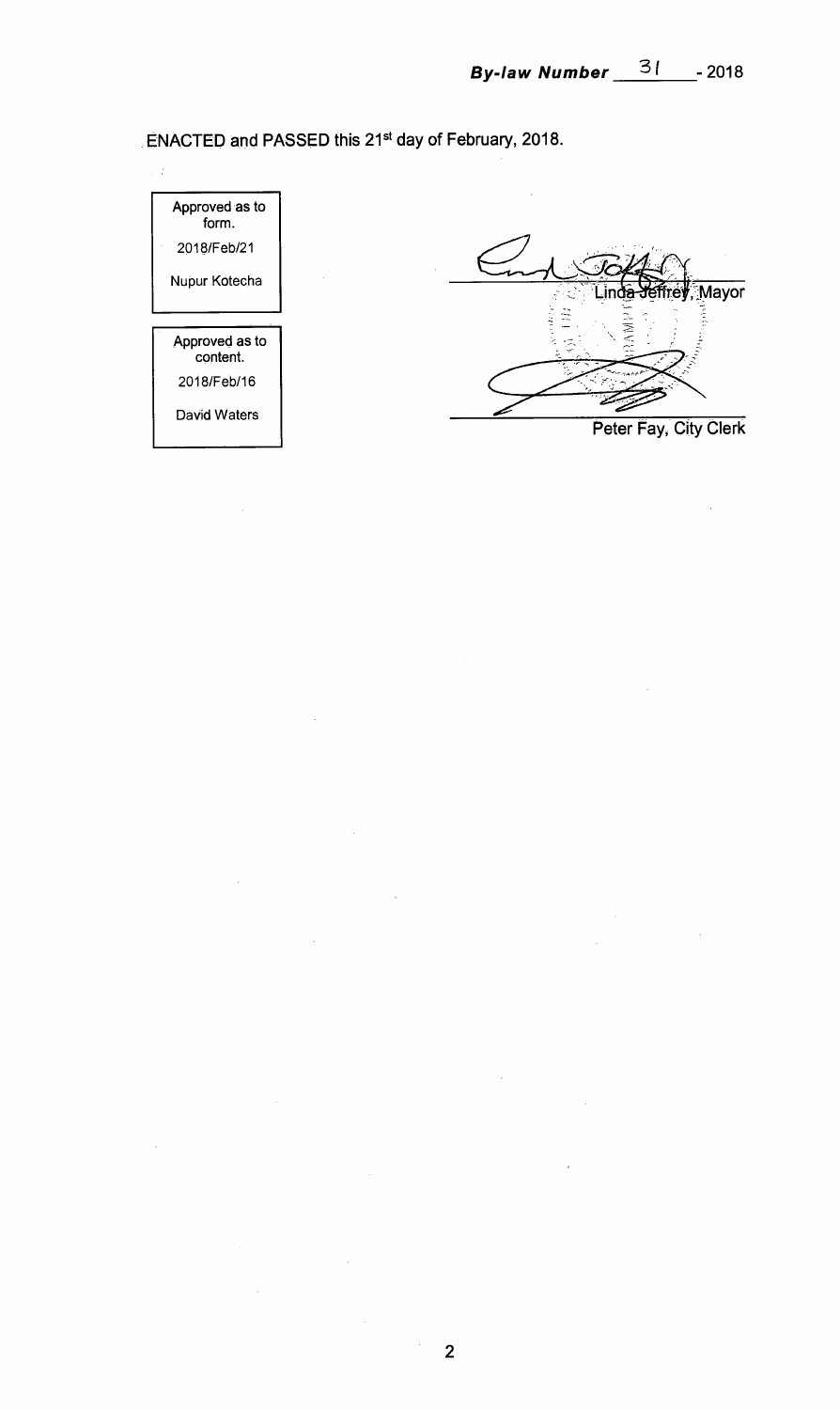l.

# **LEGAL DESCRIPTION**

CHINGUACOUSY CON 6 WHS PT LOTS 10 and 11 PT RD ALLOW RP 43R11409 PART PT 1; BRAMPTON

 $\bar{z}$ 

 $\mathcal{L}_{\mathcal{A}}$ 

143520046(LT)

 $\mathcal{L}_{\mathcal{A}}$ 

 $\hat{\mathcal{A}}$ 

 $\hat{\mathcal{A}}$ 

 $\bar{z}$ 

÷.,

 $\hat{\mathcal{A}}$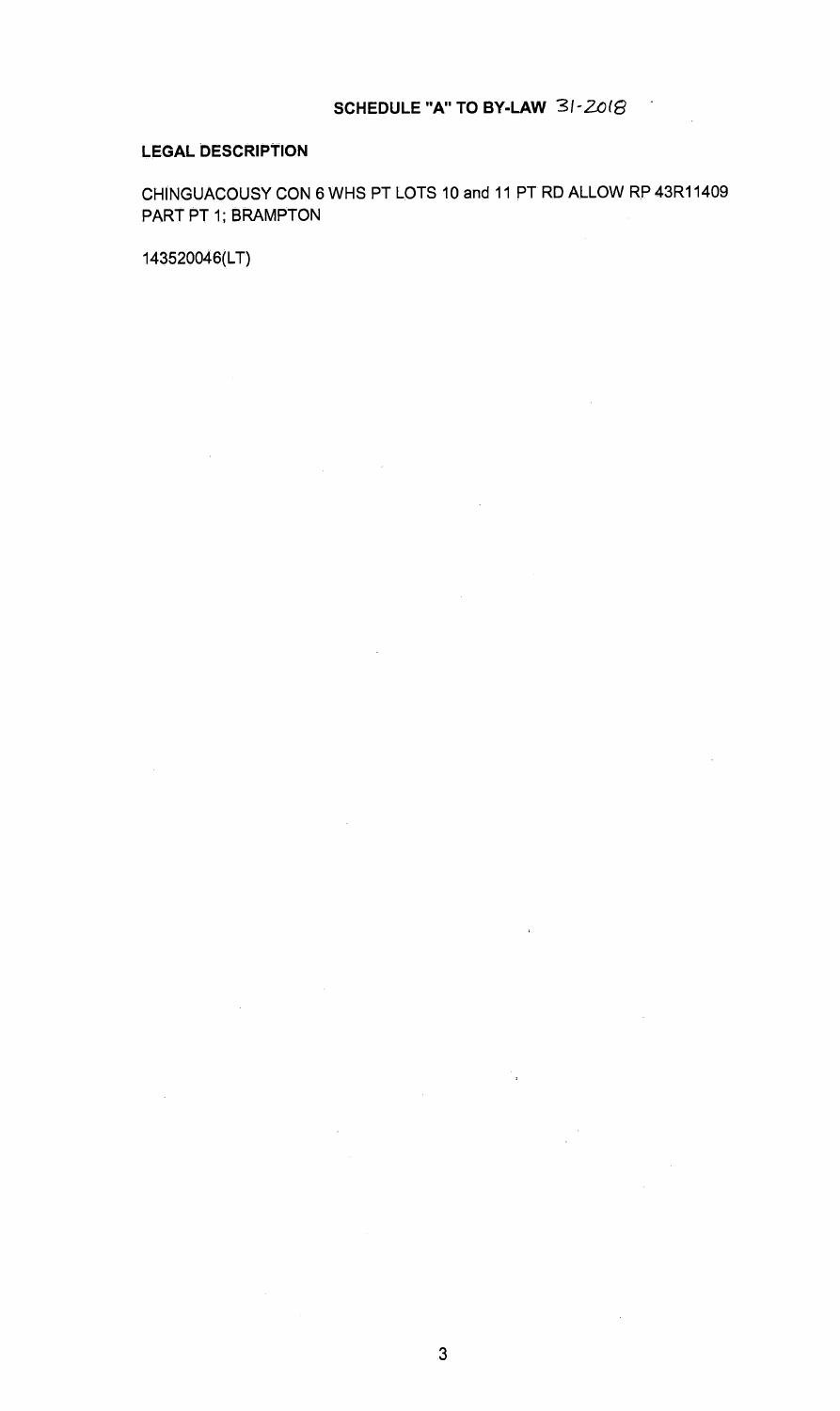### **SCHEDULE "B" TO BY-LAW 31-2018**

#### **DESCRIPTION OF PROPERTY:**

The property at 2838 Bovaird Drive West is located on the north side of Bovaird Drive West, west of Heritage Road. The 10.82-acre (4.379 hectares) lot contains a two-storey house set back from the roadway, a large barn, four other outbuildings, mature vegetation and significant remnants of a large granite stone foundation. The east side of the property hosts a ravine containing a Credit River tributary creek. The property is also located within the Provincial Greenbelt Plan and adjacent to a place of worship.

# **SHORT STATEMENT OF THE REASON FOR THE DESIGNATION OF 2838 BOVAIRD DRIVE WEST:**

#### Design/Physical Value

The cultural heritage value of 2838 Bovaird Drive West is related to its design or physical value as a representative example of an Italianate style house. Its ornate detailing and decoration also displays the high degree of craftsmanship possessed by the Laird family who built the structure in 1886 and were known for building highquality structures in the area.

The Italianate style, which was inspired by Tuscan and Italian Renaissance architecture, was popular for residential and commercial buildings in Ontario during the mid-late 19th century. Houses built in this style tend to be highly decorative with low-pitched roofs, broad eaves with brackets, tall and narrow arched windows, bay windows, quoins, belvederes, cupolas, and pedimented windows and doors.

The two-storey, red brick house at 2838 Bovaird Drive West contains many features of the Italianate style including the low pitched hipped roof, overhanding eaves, decorative paired brackets under an ornamental cornice, a decorative diamondpatterned frieze, bay windows, and a small, one-storey entry porch with decorative millwork. Its three bay front façade, voussoirs, wood window shutters, and corbelled chimney also distinguish the building. The entranceway is embellished by a muntindivided, segmentally arched transom with a buff brick voussoir and moulded doubledoors with round-headed glass panels and uniquely decorated doorknobs.

The verandah on the east side of the house, now enclosed by glass, is also heavily decorated with fretwork but appears to be later in date. It is covered by a low-pitched roof and is supported by engaged posts and a turned-wood balustrade.

A board and batten rear addition was constructed at an unknown time, and is sympathetic in appearance to the original building. It has a separate entrance with an arched transom and sidelights, all of which is framed by a Classically inspired moulded door surround with pilasters and a keystone. The addition also features diamond-shaped windows to the right of the doorway on the first and second storeys, a two-over-two arched window on the second storey above the door, and a wooden cornice and diamond-patterned frieze. The frieze has a slightly different profile to that of the original house but is similar in design.

### Historical/Associative Value:

The property at 2838 Bovaird Drive West has historical or associative value for its connection to the Laird and Lucy Maud Montgomery families. As a homestead for one of the first families in the area, it also contributes to the understanding and history of the agricultural community of Norval.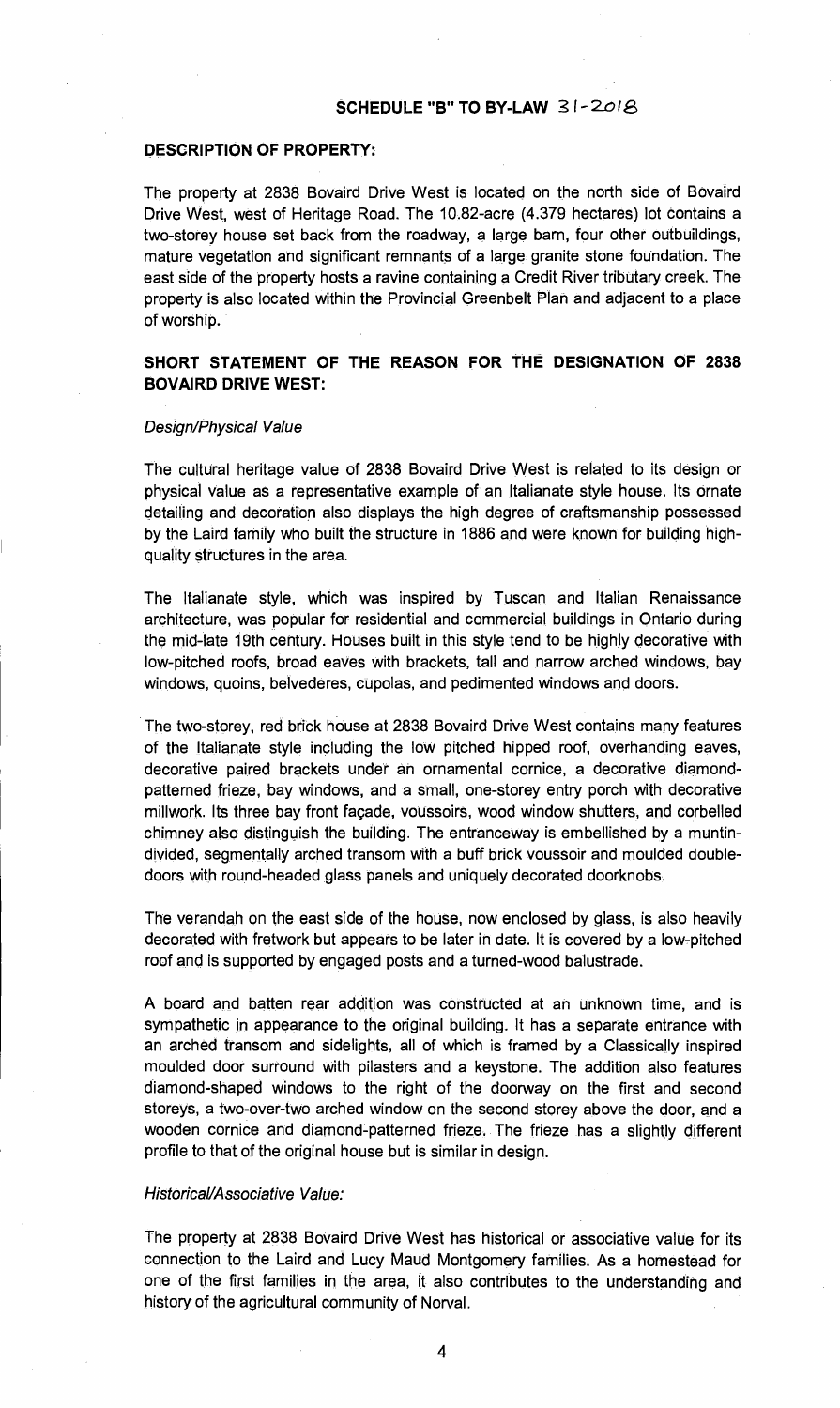# **By-law Number**  $\frac{3!}{1}$  - 2018

**The Laird family of Norval occupied the subject lands throughout most of the 19th and 20th centuries. The Lairds, a well-known United Empire Loyalist farming family, owned the property for over 140 years, beginning with Peter Laird who came to Upper Canada from Montpelier, Vermont in 1833. Peter Laird was a building contractor and the son of a shipbuilder who emigrated to the United States from Perthshire, Scotland.** 

**Peter Laird purchased the west half of Lot 11 on Concession 6 in West Chinguacousy from Lewis Bradley in 1840, and was one of the first settlers of Norval. By 1851, he lived in a brick house with his wife, Catherine Miller, and his children. This home was lost to fire in 1885.** 

**Peter Laird and his sons, Alfred, John, Peter, Louis, and Nelson constructed the present house at 2838 Bovaird Drive West in 1886 on the footprint of the original homestead. According to Murray Laird, the grandson of Peter Laird, the year 1886 was carved into the plaster of one of the windows. The Lairds, who operated a carpentry business for a time in Norval, were known for building homes and barns in the area and were paid as much as \$1000 for their work.** 

**Alfred Miller Laird, Peter's youngest son, inherited the land from his father and lived at the ancestral residence, "Lairdholme", until his death in 1934. During this time, the Lairds grew a variety of crops including grain, barley, oats, wheat, turnips, and cow feed, and raised poultry, sheep, dairy and beef cattle, and pigs. Alfred Laird was a well-known resident, and in his later years became heavily involved in the community as Chairman of the School Board. He was also a loyal Liberal supporter like his father.** 

**Following Alfred's death, the property was taken over by his son, Murray Laird, the last of the family to farm on the property. Murray was a breeder of jersey cattle and specialized in fruit growing. Shortly after his father's death, he married Marion Webb, the cousin of Lucy Maud Montgomery. She was a native of Green Gables, Prince Edward Island and met Murray during a stay in Norval with Lucy Maud. Murray Laird passed away in 1987. The family is also connected through marriage to other significant Peel families including the McClures and Haggerts.** 

## Contextual Value:

**The property at 2838 Bovaird Drive West has contextual value as it helps to maintain and support the rural character of the area and is located in the Provincial Greenbelt Plan. It is also historically linked to the historic hamlet of Norval just west of the property. Other properties in the area also bear the Laird name, such as Laird's Hill along the road to Norval, which is considered a cultural heritage landscape.** 

## **DESCRIPTION OF THE HERITAGE ATTRIBUTES OF THE PROPERTY:**

**The heritage attributes comprise all façades, architectural detailing, construction materials and associated building techniques, as well as significant landscape elements and important vistas. The detailed heritage attributes/character defining elements include, but are not limited to:** 

- **Italianate architectural style**
- **Two storey height**
- **Low pitched hipped roof**
- **Red brick cladding**
- **Overhanging eaves**
- **Paired wood brackets**